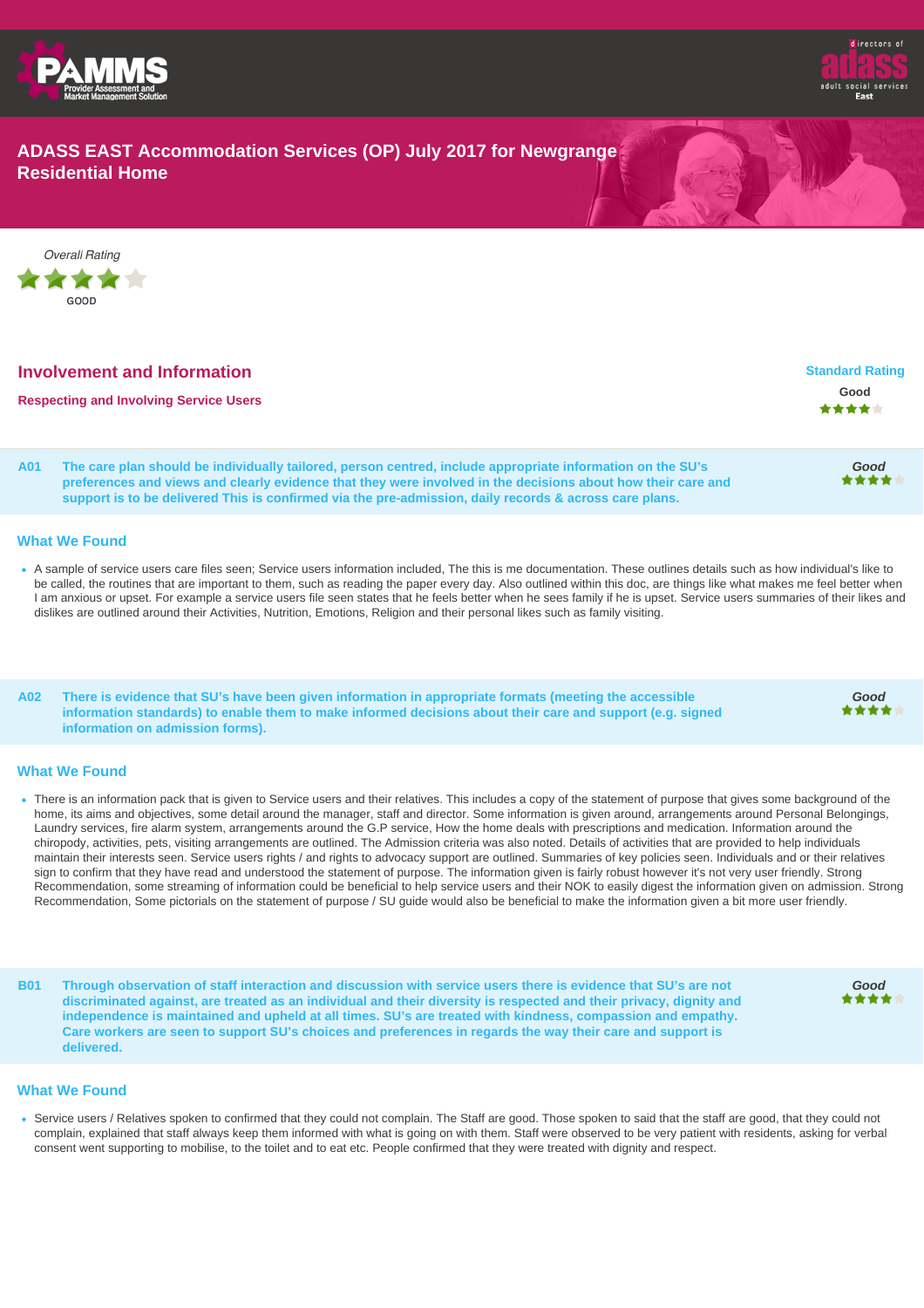**B02 Through observation of staff interaction and discussion with service users there is evidence that service users are always placed at the centre of their care and provided with appropriate and adequate information to enable them to make informed decisions about the care and support they receive.**

#### **What We Found**

• Those spoken to confirmed that their choices and preferences are being adhered to. People felt that their needs were being adequately met by staff and confirmed they could not complain.

**B03 Service users confirm that they are encouraged to provide feedback about how the service might be improved and confirm that that they are listened to and their feedback is acted upon.**

#### **What We Found**

- . Those spoken to explained that they are aware of who the management team are. That they operate an open door policy. People said that they felt their views are listened to as the staff are always around and approachable. No concerns raised.
- **B04 Service users spoken with (where appropriate) confirm that they are supported to maintain relationships with family, friends and the community in which they live and are supported to play an active role in their local community as far as they are able and wish to do.**

#### **What We Found**

- It was well evidenced that service users are supported to maintain relationships. A number of relatives and friends were seen during the course of the inspection coming in and out of the home. What was particularly good to see was the funeral of a resident that passed away in the home. Staff were observed to be very accommodating. The relatives of the service user concerned were given the use of the new cinema room. Food and drinks were provided.
- **B05 Service users spoken with confirm that they are supported to enjoy a variety of activities and social opportunities and these are based on their preferences and strengths and form part of everyday life.**

#### **What We Found**

There is an activities schedules and a Wellbeing Schedule in place, a relative spoken to said that the activities coordinator has a lot of patience with the residents. People confirmed that they do use the hair dresser and Chiropodist. The preferences and choices of service users are considered in planning social activities, including one to one activities for service users that do not benefit from joining group activities.

**C01 Staff are able to explain how they ensure people are treated with dignity and respect. Good**

#### **What We Found**

Carer and Activities Coordinator. Dignity Practises - We always look at care plans, When giving a shower, or in toilets we would always make sure to are respecting SU privacy, ensuring that people are not exposed. We as carers always make sure that we are communicating with them on everything that we are doing. As an activities coordinator, its more about making sure that the resident is comfortable about what they are doing, ensure they are happy with that. We have people that don't like to be on show and in big groups so we do one to one activities with them. We don't insist that people do activities, but we encourage them and respected want they say.

# **Involvement and Information**

# **Consent Requires Improvement**

**A03 Care plans evidence that appropriate capacity assessments have been carried out and reviewed regularly, best interest decision making documented and that any advanced decisions are both recorded and followed in line with the MCA and that any restrictions are taken into account in line with DoLS when providing care and support. Care plans contain the date of the expiry of any authorised DoLs. POA is clearly documented and evidenced across the care plan where relevant.**



# **Good**

**Good**

\*\*\*\*

**Excellent**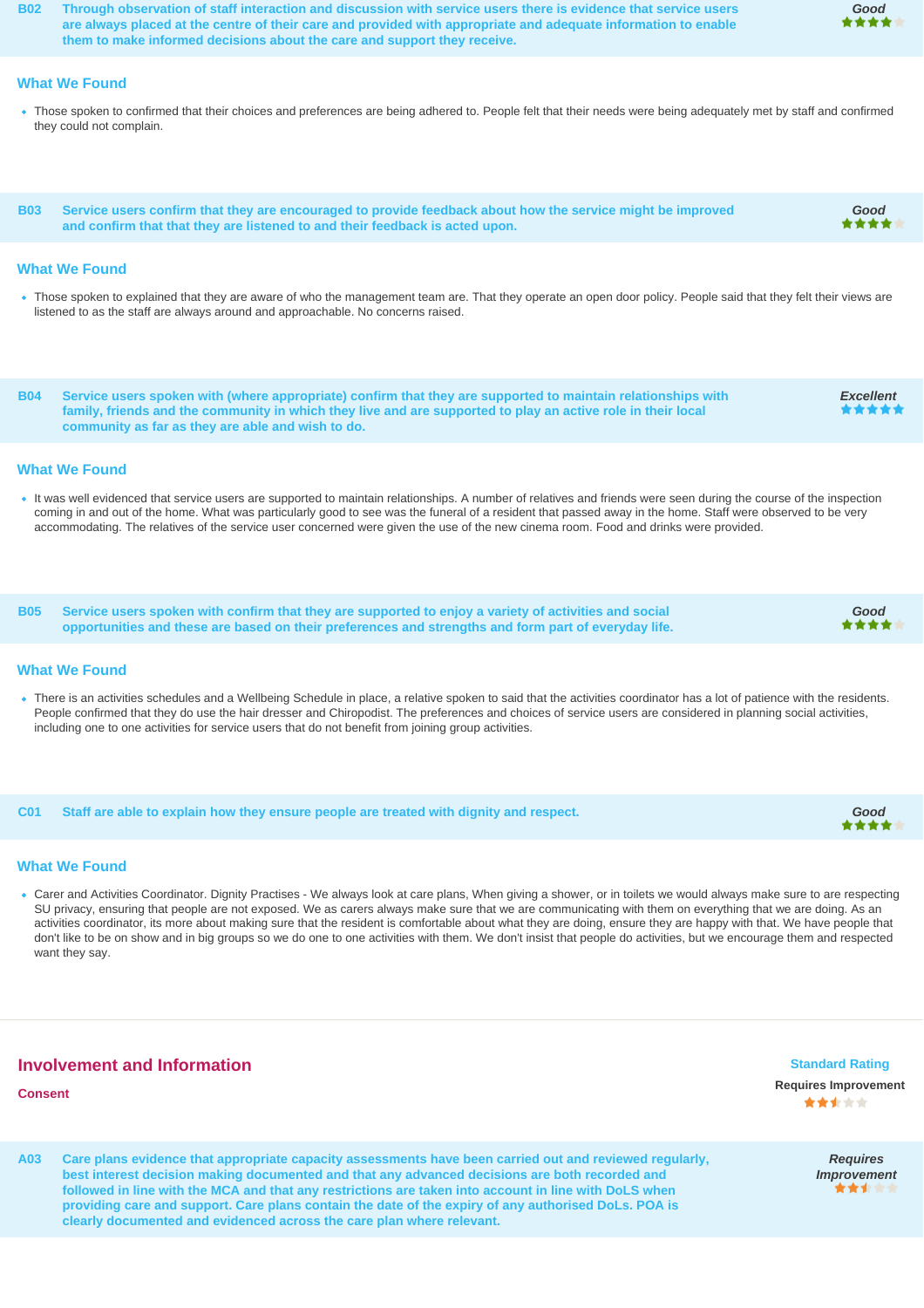#### **What We Found**

Evidence of MCA Capacity Assessments seen. These present as decision specific however when the detail is read for example on service users files seen, the notes reflected in different areas of need are the same on MCA Assessments seen as if these have been copied and pasted onto subsequent assessments. The detail on Best interest Decisions also not really adequately evidenced. Evidence of DOLs Authorisation requests seen. Not all MCA / Best where in place for example a service user that was shown to lack capacity regarding her bed rails did not have all the relevant documentation in place. Action, To ensure the detail on MCA's are decision specific and these are recorded to evidence this. Action, To ensure in the same vain, Best interest decisions are recorded to evidence what was specifically done and persons involve in making the decision concerned. Action Ensure all relevant MCA / Best Interest documentation are in place.

**B06 Through observation there is evidence that staff understand when to obtain consent, when to take verbal or implied consent and how to document records of consent.**

#### **What We Found**

Staff were observed to be asking service users for verbal consent whilst supporting them. Those spoken to confirmed that they felt that their choices and preferences were supported.

**C02 Staff are able to describe how they ensure that the principles of the MCA are put into practice in their daily work. Good**

#### **What We Found**

Carer and Activities Coordinator. MCA Principles, -We have to make decisions, and help people make in formed choices. -Always making decisions in the best interest of individuals and involving all the relevant people, such as NOK, Social Worker, Advocate etc. - We can support people with all the information they need and guide them but they can still make unwise choices.

| <b>Personalised Care and Support</b><br><b>Care and Welfare of Service Users</b> |                                                                                                                                  | <b>Standard Rating</b><br>Good<br>***** |
|----------------------------------------------------------------------------------|----------------------------------------------------------------------------------------------------------------------------------|-----------------------------------------|
| A04                                                                              | Care plans are signed by the service user where appropriate to evidence their involvement in their care and<br>support planning. | Good<br>****                            |
|                                                                                  |                                                                                                                                  |                                         |

#### **What We Found**

There is evidence to show involvement from service users and their Next of Kin. Service users likes, choices and routines are recorded within the care files. A consent form around activities, medication, district nurse and personal care are signed by Service users where they are able and or by their representatives.

**A05 There is evidence that where a key worker system in in place that this is clearly recorded in the care plans and that the service user has been given appropriate information about key working system.**

#### **What We Found**

There is a key working system in place. Named key workers are reflected on service users care plans (Care Management System). Service users rooms also have photos / names of their key worker on their wardrobes

**A06 There is evidence that SU's have been given information about how to make contact with the care provider. Good**

**Good**

**Good**

### **What We Found**

The Home's Statement of purpose did not evident contact details for the provider, however there is another documentation that the home manager said is included in the information pack. This is called superior residential care in a home from home setting. On viewing this, it was reflective of the home's phone number, the email and website of the home. Recommendation, To ensure contact details for the provider, manager etc are reflected on the statement of purpose as well.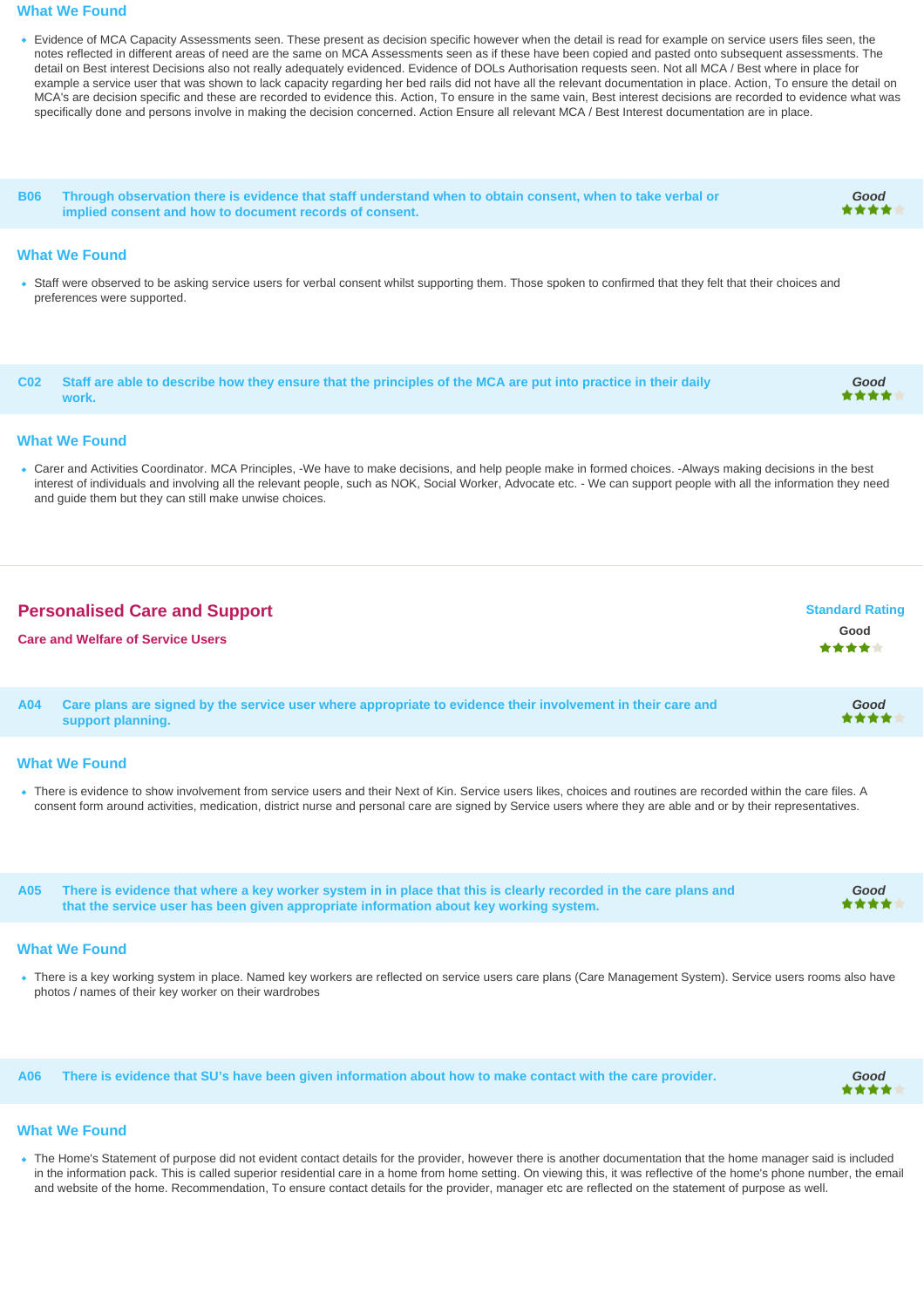**A07 The care assessment has been conducted in a way to reflect the SU's strengths, abilities and interests to enable them to meet all of their needs and preferences. These are reflected in the written care plan(s) and include maintaining links with family, friends & the community as well as social engagement and/or preferred activities.**

#### **What We Found**

Service users plans in place are reflective of their strengths, likes and preferences. Service users are supported to maintain relationships with family. Service users have social activities care plans in place. Individuals are supported with an activities program. Staff do support service users to go to the local shops and for small walks on their wheel chairs. The home manager is in the process of making arrangements with a local church for a priest to come and conduct services in the home.

**A08 There is evidence that the SU's needs, together with any risks to their health and wellbeing, have been taken into account through the assessment process and that this is reflected in the planned delivery of care and support to ensure that the SU remains safe, their needs are adequately met and their welfare is protected.**

#### **What We Found**

Relevant risk assessments were in place on service user files seen. These include PEEP Plans, Moving and Handling, Waterlow, BMI, Fall Assessments etc. Holistic plans were in place on service user files seen. These were current and updated

**A09 Evidence that care and support plans are regularly reviewed and maintained to reflect the current needs of the individual, including reviews of risks and that these are effectively managed to keep the SU safe.**

#### **What We Found**

- Care Plans are reviewed after the first month of service users being in a home, 6 monthly and as and when required when there are changes to individuals care.
- **A10 Evidence that daily records are maintained with up to date information to reflect the current needs of the individual.**

#### **What We Found**

- Daily care notes are taking place for individuals. These records things like if individuals have eaten, what they had to drink, activities etc. Records of what care staff have done with individuals are recorded.
- **A11 Evidence that the care planning and support is designed to maximise the SU's independence and quality of life and that service users are supported in setting goals to maximise their independence and improve their quality of life wherever possible.**

#### **What We Found**

Clear goals / Objectives were recorded and evidenced on service users care plans seen. Service users were being supported to maintain independence. What people are able to do for themselves are recorded.

**B07 Service users spoken with confirm that they are involved in their assessment and care & support planning, they are supported in setting goals to maximise their independence that meets their needs and preferences and this is reflected in a written care plan that is regularly reviewed with their (and their carers) involvement.**

#### **What We Found**

Relatives / Service users spoken to confirmed that they were kept informed around arrangements around their care. Service users are allocated their named key workers and clear goals were reflected in service user files seen.



**Good**

**Good**

**Good**

**Good**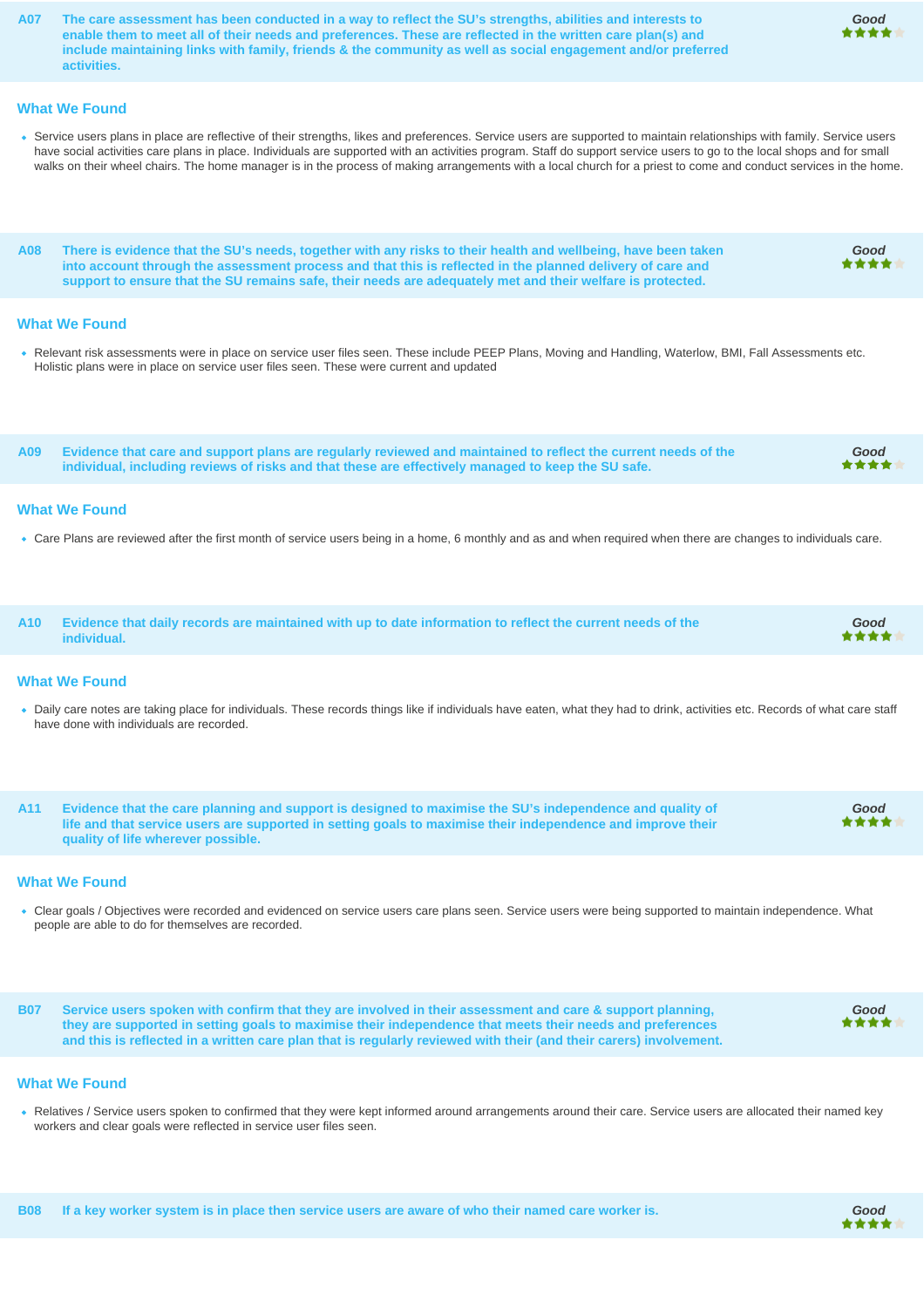#### **What We Found**

- Those spoken to were aware of their named key worker.
- **B09 Observation of care staff interaction and care delivery demonstrates that the service user remains safe; their needs are adequately met; and their welfare is protected and that delivery of care is effective, enabling and maximises the SU's independence and quality of life.**

#### **What We Found**

No issues were highlighted or brought up by service users and relatives. Those spoken to confirmed they felt comfortable and safe. Good interactions between staff and service users were observed.

**C03 Staff understand and can explain the role of the keyworker if used in the service. Good**

#### **What We Found**

Carer and Activities Coordinator. Key working Role, We are assigned to individuals. We get to know the individuals, we get the information we can from family. We make sure people feel as comfortable as possible. The resident's know that we are the go to person if they need any thing. We collect all the information concerning them from them or NOK, such as their food likes, activities so we care for them in a personalised way. We write daily care notes on whatever we do with service users, including any concerns, changes and we raise it with seniors. My overall goal is to ensure their care is personalised, build up trust so that they are comfortable.

| <b>Personalised Care and Support</b> | <b>Standard Rating</b> |
|--------------------------------------|------------------------|
| <b>Meeting Nutritional Needs</b>     | Good<br>*****          |
|                                      |                        |

**A12 Care plans clearly and accurately document any dietary restrictions, choices, allergies as well as likes and dislikes. Good**

#### **What We Found**

. Service users have their Diet / Nutrition care plans in place. Their likes, choices and any special requirements are captured as part of this process. For example if individual require their foods to be cut, need to sit in a specific position and so on.

| A13 Care plans include appropriate details of nutritional assessment information and the use of a 'MUST' if<br>indicated and required. | <b>Requires</b><br>Improvement |
|----------------------------------------------------------------------------------------------------------------------------------------|--------------------------------|
|                                                                                                                                        |                                |

#### **What We Found**

Arrangements are in place to monitor Weight / BMI MUST, scores not always recorded. Action, As required to ensure BMI / MUST scores are recorded consistently

**A14 If required as part of the service to the individual the care and support plans should evidence details of support to access any specialist services that are required as well as a clear record of any guidance.**

# **Good**

**Good**

#### **What We Found**

Arrangements are in place to support individuals with any specialist input such as input from the GP, DN For example observed on the visit was a service user that is low in potassium and was put on restricted fluid intake by the GP There is also an individual that had the DN come into the home to remove their stitches following an operation. Arrangements are in place to access the SALT Team / Dietician if required.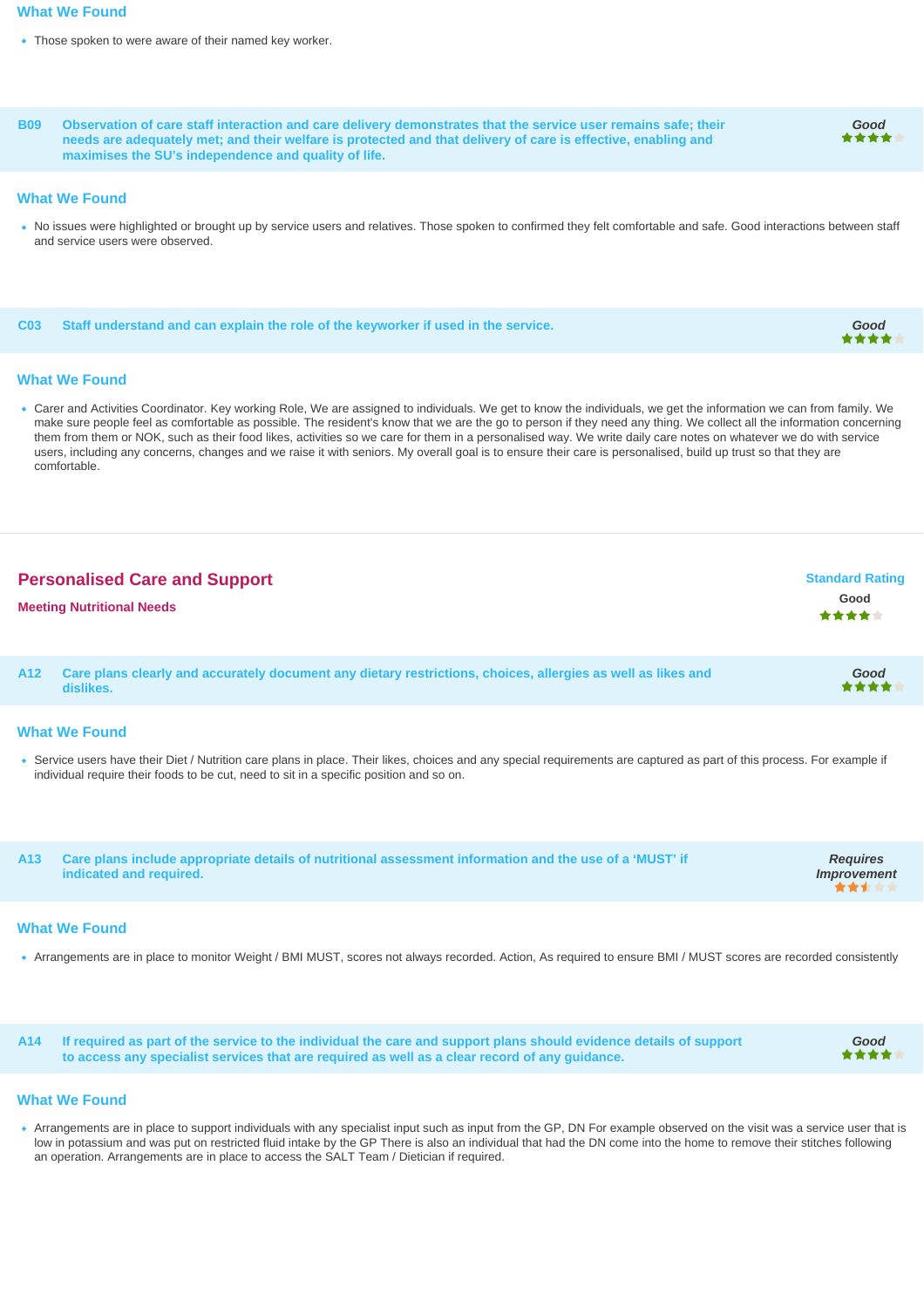**B10 Service users confirm that they are provided with information about food choices, supported to eat a healthy and balanced diet and are offered a choice of food and portion size that meets their preferences.**

# **Good**

# **What We Found**

• Service Users and Relatives spoken to said that regarding food the choice is there and that they are offered options. People confirmed that the food is good. One resident spoken to said that she likes the soups.

| B11 Staff are observed to offer choice and advice as appropriate and understand individual preferences and | Good |
|------------------------------------------------------------------------------------------------------------|------|
| support these.                                                                                             | **** |

# **What We Found**

Staff were observed over the two days of the inspection. They were noted to be adhering to service users food and drink choices.

**B12 Discussion with service users and observation in the service confirms that there is appropriate access to food and drink and that these are provided in environments that promote service users dignity and they have a choice about whether to eat alone or with company. Good**

#### **What We Found**

. There is a designated dinning area however service users can have their meals in the lounge, break out areas and in their rooms. There is a menu in place and service have access to regular meals, snacks and drinks in between meals

**B13 Observation of staff practice confirms appropriate behaviour in relation to food and hygiene. Good**

#### **What We Found**

Staff that were serving lunch were observed at lunch time with protective aprons on.

| <b>Personalised Care and Support</b><br><b>Co-operating with other Providers</b> |                                                                                                                                                                                                                                                                                    | <b>Standard Rating</b><br>Good<br>***** |
|----------------------------------------------------------------------------------|------------------------------------------------------------------------------------------------------------------------------------------------------------------------------------------------------------------------------------------------------------------------------------|-----------------------------------------|
| A <sub>15</sub>                                                                  | Where the responsibility for the service user's care and support is shared with other providers, the care and<br>support plans should evidence this co-operation. Where a named service user is transferred to one or more<br>services, records should reflect this appropriately. | Good<br>****                            |

#### **What We Found**

Records of input from other health professionals / shared responsibilities were recorded / evidenced on service users files seen

|  | B14 Where applicable there is evidence that staff support service users to access other social care or health<br>services as and if required. | Good<br>**** |
|--|-----------------------------------------------------------------------------------------------------------------------------------------------|--------------|
|--|-----------------------------------------------------------------------------------------------------------------------------------------------|--------------|

## **What We Found**

It was evidenced that service users are signposted to other health services such as the district nurse, the GP and access to the chiropodist.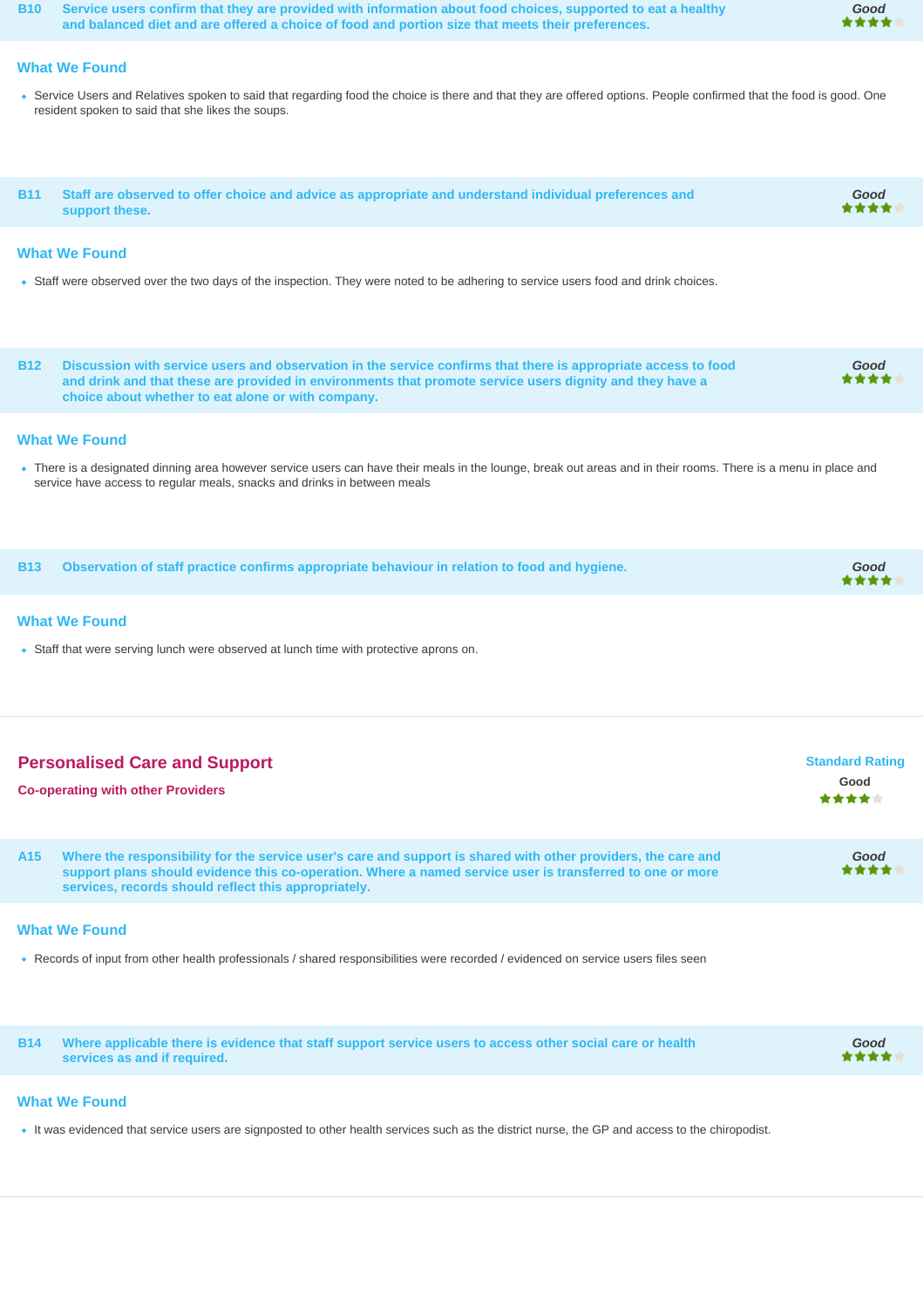# **Safeguarding and Safety Standard Rating Standard Rating**

**Requires Improvement**

**A17 Assessments, together with and care/support plans effectively maintain people's safety and DOL's are only used when in the best interests of the service user (where possible).**

#### **What We Found**

See comments and actions on A03 around best interest decisions

| <b>B21</b><br>Service users confirm that they feel safe and observations of care practice confirm this to be the case. Any<br>service users spoken with that have been subject to a safeguarding are able to confirm that they were<br>supported appropriately by the provider.                                                                       | Good                                           |
|-------------------------------------------------------------------------------------------------------------------------------------------------------------------------------------------------------------------------------------------------------------------------------------------------------------------------------------------------------|------------------------------------------------|
| <b>What We Found</b>                                                                                                                                                                                                                                                                                                                                  |                                                |
| . Good interaction between staff and service users noted. Those spoken to confirmed that they felt safe and comfortable in the home.                                                                                                                                                                                                                  |                                                |
| Staff are able to explain how they would identify and prevent abuse and what they would do if they suspected<br>CO4<br>that abuse had occurred, including their responsibilities under the Local Authority's safeguarding and whistle-<br>blowing policy (and procedures) and who to report concerns to, both within and outside of the organisation. | Good<br>***                                    |
| <b>What We Found</b>                                                                                                                                                                                                                                                                                                                                  |                                                |
| • Carer and Activities Coordinator. Both able to demonstrate understanding of the term abuse giving examples on physical, emotional, sexually, neglect, institutional<br>abuse. If we suspected any issues we would whilstlebow to the manager, we can go to CQC and to the Council. Explained they would go to the SAFA Team                         |                                                |
| C <sub>05</sub><br>Staff confirm that they have received appropriate training about safeguarding adults from abuse, MCA & DoLs.                                                                                                                                                                                                                       | Good                                           |
| <b>What We Found</b>                                                                                                                                                                                                                                                                                                                                  |                                                |
| • Carer and Activities Coordinator. Yes we have had MCA and DOLs Training in Oct 2018.                                                                                                                                                                                                                                                                |                                                |
| Appropriate safeguarding Information is on display in the Home.<br><b>E08</b>                                                                                                                                                                                                                                                                         | <b>Requires</b><br><b>Improvement</b><br>***** |
| <b>What We Found</b>                                                                                                                                                                                                                                                                                                                                  |                                                |
| • The home has a safeguarding file in the reception area with the current HCC procedure reflected. Staff have signed to confirm that they have read it. Whilstleblowing<br>procedures also in place. However HCC Safeguarding Posters were not displayed in relevant places such as the staff notice boards and within the reception area.            |                                                |



Action, Home manager to ensure HCC Safeguarding posters are displayed on notice boards accordingly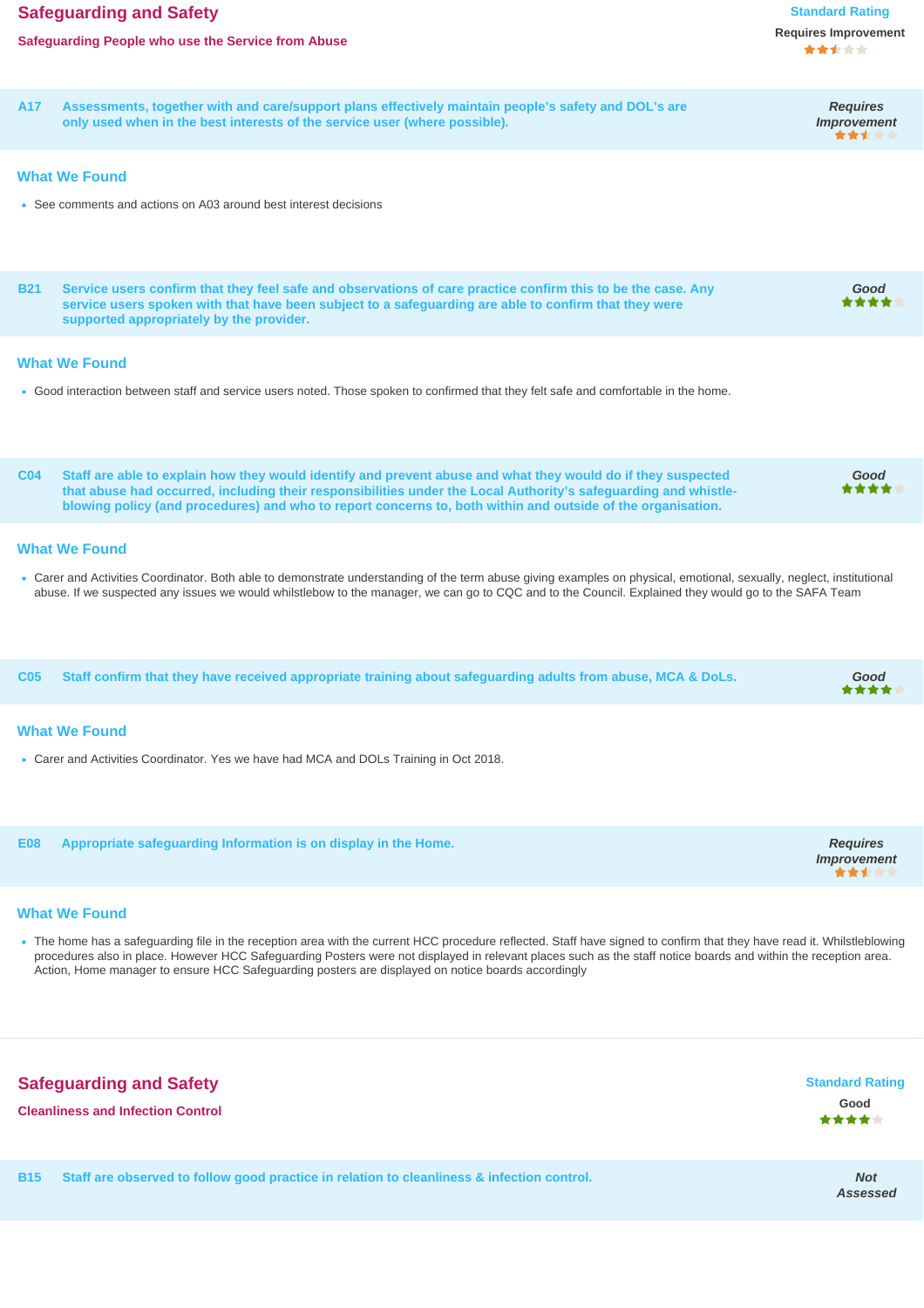**C06 Staff confirm they have received appropriate training in respect to infection control and are able to explain how to prevent infection. Care workers are able to explain how they ensure appropriate waste management.**

#### **What We Found**

- Carer and Activities Coordinator. Infection Prevention, We ensure we use PPE available, Hand washing, Making use of hand gels. Ensure we dispose PPE after using on an individual. We put soiled linen and sheets into the red bag and its taken to the laundry and washed separately. We put all gloves and soiled pads into the yellow bins. We are constantly hand washing. If there is an infection we put signs out to inform visitors and relatives so that things don't spread.
- **E01 Assessment of the environment confirms that the provider has effective arrangements in place to maintain appropriate standards of cleanliness and hygiene for the prevention, management and control of infection as identified in The Health & Social Care Act 2008 Code of Practice for health and adult social care on the prevention and control of infections and related guidance.**

## **What We Found**

. The home came back into commission since Oct 2018. It has been fully refurbished with new flooring, rooms, Lounge area, 2 quiet rooms, a cinema room, new non slip flooring, new furniture through out the home and so on. There are currently 5 members of staff covering domestic cleaning within the home and the laundry service. Staff in place are the Head of Domestic, 2 domestic staff and 2 Laundry Assistants. On walking around the home, the environment was noted to be clean through out the home. There is PPE Equipment in place such as gloves, aprons, hand wash, hand paper towels. Clinical and General waste bins are in place. No unpleasant odours were noted. Domestic staff were observed cleaning with their PPE being worn. Recommendation, A sign that people can see with hand wash guidance.

**E02 There is sufficient information provided to service users, staff and visitors about infection prevention and Good** ٠ **control matters.**

#### **What We Found**

On accessing the home, a hand sanitiser was affixed on the wall within the reception / visitor's signing in point. Recommendation, a small signage could be in place encouraging visitor's to make use of the hand sanitiser on accessing and leaving the home.

| <b>Safeguarding and Safety</b><br><b>Management of Medicines</b> |                                                                                                                                                                                                                                                                                                                                                 | <b>Standard Rating</b><br>Good<br>***** |
|------------------------------------------------------------------|-------------------------------------------------------------------------------------------------------------------------------------------------------------------------------------------------------------------------------------------------------------------------------------------------------------------------------------------------|-----------------------------------------|
| A <sub>16</sub>                                                  | Care & support plans document that service users have been involved in all decisions regarding their<br>medications (where they have capacity to do so). If medication is administered covertly this is evidenced by an<br>assessment of capacity and best interest decision making and signed agreements from the GP and pharmacy<br>provider. | Good<br>****                            |

#### **What We Found**

It was evidenced that service users are involved in decisions around their medication, through the care planning process. There are currently no service users on covert medication

| <b>B16</b> | Staff are observed to handle medicines safely, securely and appropriately.                                                                                                                                                                                                            | <b>Not</b><br>Assessed |
|------------|---------------------------------------------------------------------------------------------------------------------------------------------------------------------------------------------------------------------------------------------------------------------------------------|------------------------|
|            |                                                                                                                                                                                                                                                                                       |                        |
| <b>B17</b> | Service users confirm that they are involved in decisions regarding their medication.                                                                                                                                                                                                 | <b>Not</b><br>Assessed |
|            |                                                                                                                                                                                                                                                                                       |                        |
| <b>C07</b> | Staff where responsible are able to explain the appropriate handling of medications, that they have undertaken<br>the required training and competency skills in line with the mandatory training requirements and are aware and<br>follow any local requirements under the contract. | Good<br>****           |

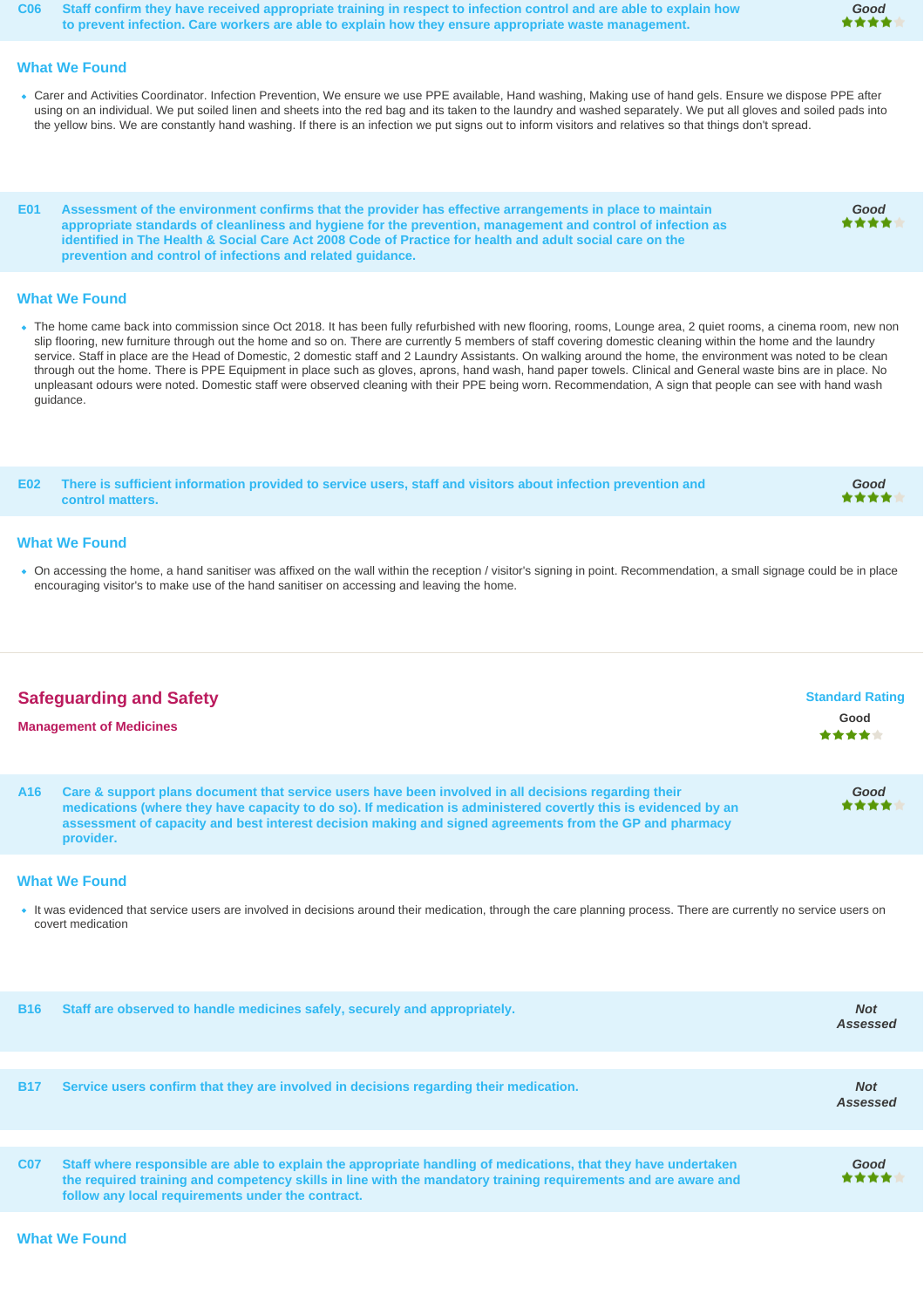Medication processes observed with the deputy manager. Confirmed staff that administer medication have gone through their medication competencies

#### **E03 Medicines are stored and administered safely including any homely remedies and covert medication. Good**

#### **What We Found**

- A random sample of residents medications checked. Service users each have their own draw tray box with their medication. Medication trolley checked was organised, evidenced medications opened with their open by dates reflected. A random Sample of MAR Charts checked did not highlight any gaps. Front page of MAR Charts reflected dates when photos were taken and with allergies recorded. Documentation was in place to Manage PRN medication. A sample of CD meds checked, records were in order and reconciled with what was written in the CD book. Cool temperatures were maintained in the Medication room. Temperature records for the Meds room and the Fridge are taking place consistently. BNF Seen. There are currently no service users on Covert Meds
- **F01 Appropriate records are maintained around the prescribing, administration, monitoring and review of medications.**

# **Good**

**Good**

**Good**

#### **What We Found**

A random sample of residents medications checked. Service users each have their own draw tray box with their medication. Medication trolley checked was organised, evidenced medications opened with their open by dates reflected. A random Sample of MAR Charts checked did not highlight any gaps. Front page of MAR Charts reflected dates when photos were taken and with allergies recorded. Documentation was in place to Manage PRN medication. A sample of CD meds checked, records were in order and reconciled with what was written in the CD book. Cool temperatures were maintained in the Medication room. Temperature records for the Meds room and the Fridge are taking place consistently. BNF Seen. There are currently no service users on Covert Meds

| <b>Safeguarding and Safety</b>            | <b>Standard Rating</b> |
|-------------------------------------------|------------------------|
| <b>Safety and Suitability of Premises</b> | Good<br><b>女女女女</b> 女  |
|                                           |                        |

**E04 The premises are safe and ensure people, staff and others are protected against the risks of unsafe or unsuitable premises.**

#### **What We Found**

Visual check of premises around the home did not highlight any hazards. Walk ways and corridors were clear and free from clutter / obstruction. The main access to the building is secured and key coded, Fire escapes were observed to be clear and unobstructed. The state of the property, standard of décor and furnishing were in very good condition as they are all fairly new. Smoke alarms were noted through out the home. A key pad system is in place, with appropriate security being maintained. Fire Extinguishers are in place and affixed on the walls in relevant place through out the home.

**E05 The use of the premises ensures that service users with specific needs are taken into account, appropriate changes are made and that effective risk management is in place to reduce identified risks.**

#### **What We Found**

The environment was noted to be for suitable orientation. Dementia friendly colours on doors, toilets etc were observed. Clear signage and lighting also observed. Relevant risk assessments were in place for individuals on care plans seen.

**E06 There are appropriate security arrangements in place to address the risk of unauthorised access to protect the people who use the premises. Good**

#### **What We Found**

• There is CCTV in place that oversees the corridors, the reception area, outside the building and the car park. The main entrance to the home is secured with a keypad system. On accessing the home, there is a visitor's signing in point. Only staff will allow access into the home. Staff were noted in uniforms and with their ID Badges being worn. On observation, the home is adequately secured from unathorised access.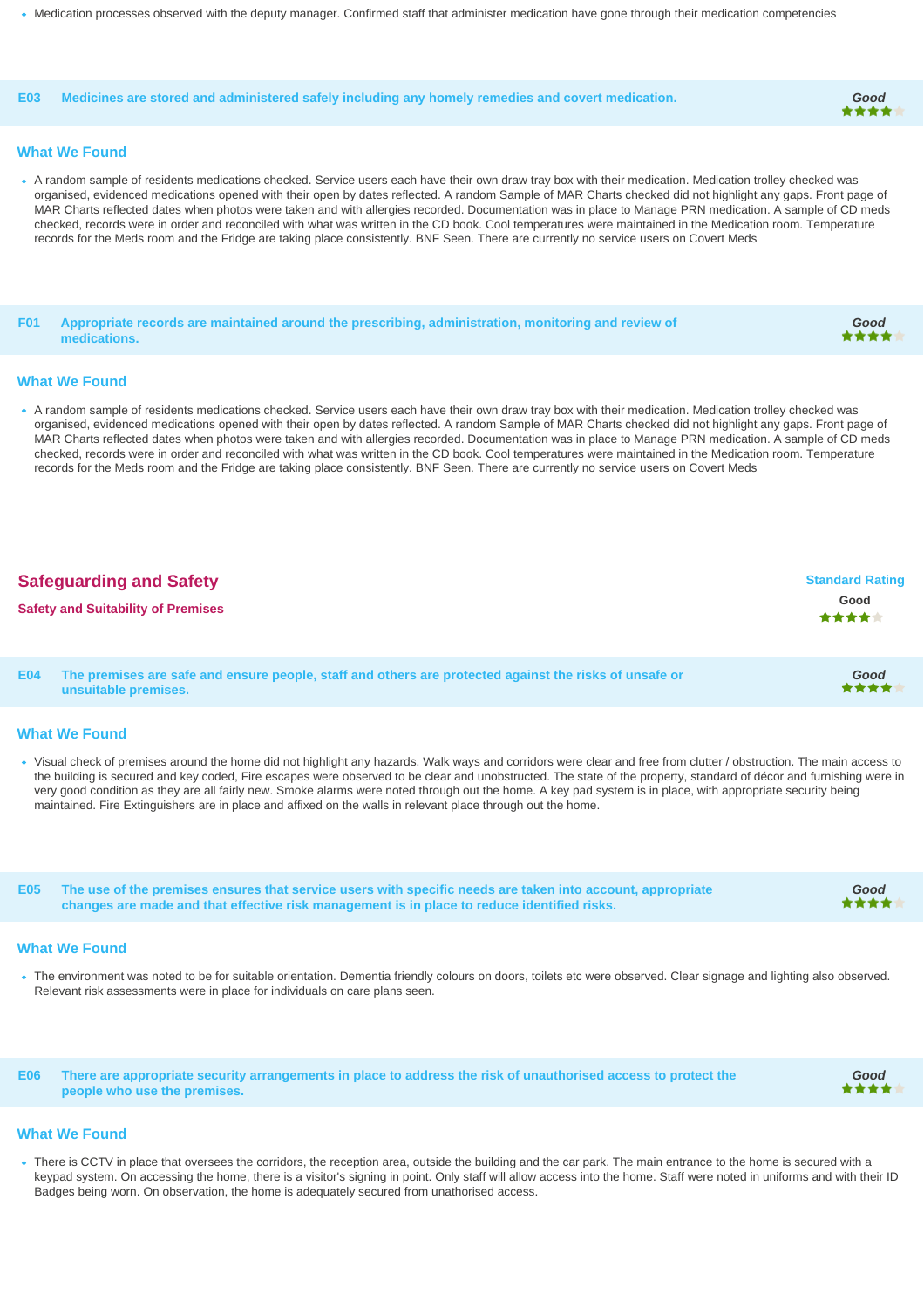# **Safeguarding and Safety Standard Rating 3.2 and 2.3 and 2.4 and 2.4 and 2.4 and 2.4 and 2.4 and 2.4 and 2.4 and 2.4 and 2.4 and 2.4 and 2.4 and 2.4 and 2.4 and 2.4 and 2.4 and 2.4 and 2.4 and 2.4 and 2.4 and 2.4 and 2.4**

# **Safety, Availability and Suitability of Equipment Good**

**C08 Staff confirm that they have received appropriate training on how to use equipment safely and that they are confident to do so and that support is available if required.**

## **What We Found**

- Carer and Activities Coordinator. Yes we have had moving and handling training and yes we are confident that we can move people with equipment and we always check the equipment before we use them.
- **E07 Equipment is suitable for its purpose, available, properly tested and maintained, used correctly and safely, is comfortable and promotes independence and is stored safely.**

# **What We Found**

PAT Testing - Dec 2018 5 yearly Electrical wiring - Oct 2018 Emergency Lighting - Oct 2018 GAS Safety - Nov 2018 Legionella - Email seen confirming that the plumber has signed of the plumbing system, confirming its legionella tested. Legionella is not due for testing until Nov 2020. monthly temp checks hot and cold outlets Hoist and Sling Testing - April 2018 Profiling Beds Testing Fire Equipment Testing - Nov 2018 Weekly internal visual checks Nov 2018 staff attended Fire Risk Assessment - Curried out Oct before home reopening. A couple of recommendations made. Home manager confirmed these were addressed before the home opening. Internal Checks, Wheel Chair checks - Monthly

| <b>Suitability of Staffing</b><br><b>Requirements Relating to Staff Recruitment</b> |                                                                                                                                                                                                                               | <b>Standard Rating</b><br><b>Requires Improvement</b><br>大大大大大 |
|-------------------------------------------------------------------------------------|-------------------------------------------------------------------------------------------------------------------------------------------------------------------------------------------------------------------------------|----------------------------------------------------------------|
| D <sub>01</sub>                                                                     | Recruitment records confirm that the organisation has carried out all relevant employment checks when staff<br>are employed, including (but not limited to) ensuring that all staff have a suitable DBS check before starting | Good<br>****                                                   |

**work, that the member of staff has the right to work in the UK and that they are registered with any relevant professional body and, where necessary, are allowed to work by that body.**

## **What We Found**

Staff Files Seen, STAFF 1 Team Leader - Application with full work history, Interview Form / Rating, Reference, Right to work EU Passport, UK Driving Licence, DBS Number and Issue date seen, Health questionnaire, Signed confirmation of receipt of Job description Signed Receipt of Employee handbook STAFF 2 - Senior Care Assistant - Carer- CV, Application with full work history, Interview Form / Rating, Reference, Health questionnaire, Right to Work, EU Passport, EU ID Card and UK Provisional Driving Licence , DBS Number and Issue Date seen Signed Receipt of Employee handbook DBS Matrix reflecting all staff numbers and issue dates was evidenced.

**D02 Records show that when staff are provided by an external organisation that those staff, whether agency or voluntary, have been subject to the same level of checks and similar selection criteria as employed staff. Agency staff profiles are in place from the agency provider and there is evidence of an in-house induction. Not Assessed**

# **What We Found**

• N/A No agency staff is used in this home

**D03 Records evidence that other people who provide additional services are subject to any appropriate and necessary checks.**

**Requires Improvement**

#### **What We Found**

• -Hair Dresser - DBS Number and issue date was evidenced on the file inspected, however the insurance for Lily Pins expired on the 17th April 2019. Home manager was advised that an updated insurance needs to be put in place. Chiropodist -DBS Number and issue date was evidenced on this file, however the insurance is also

**Good**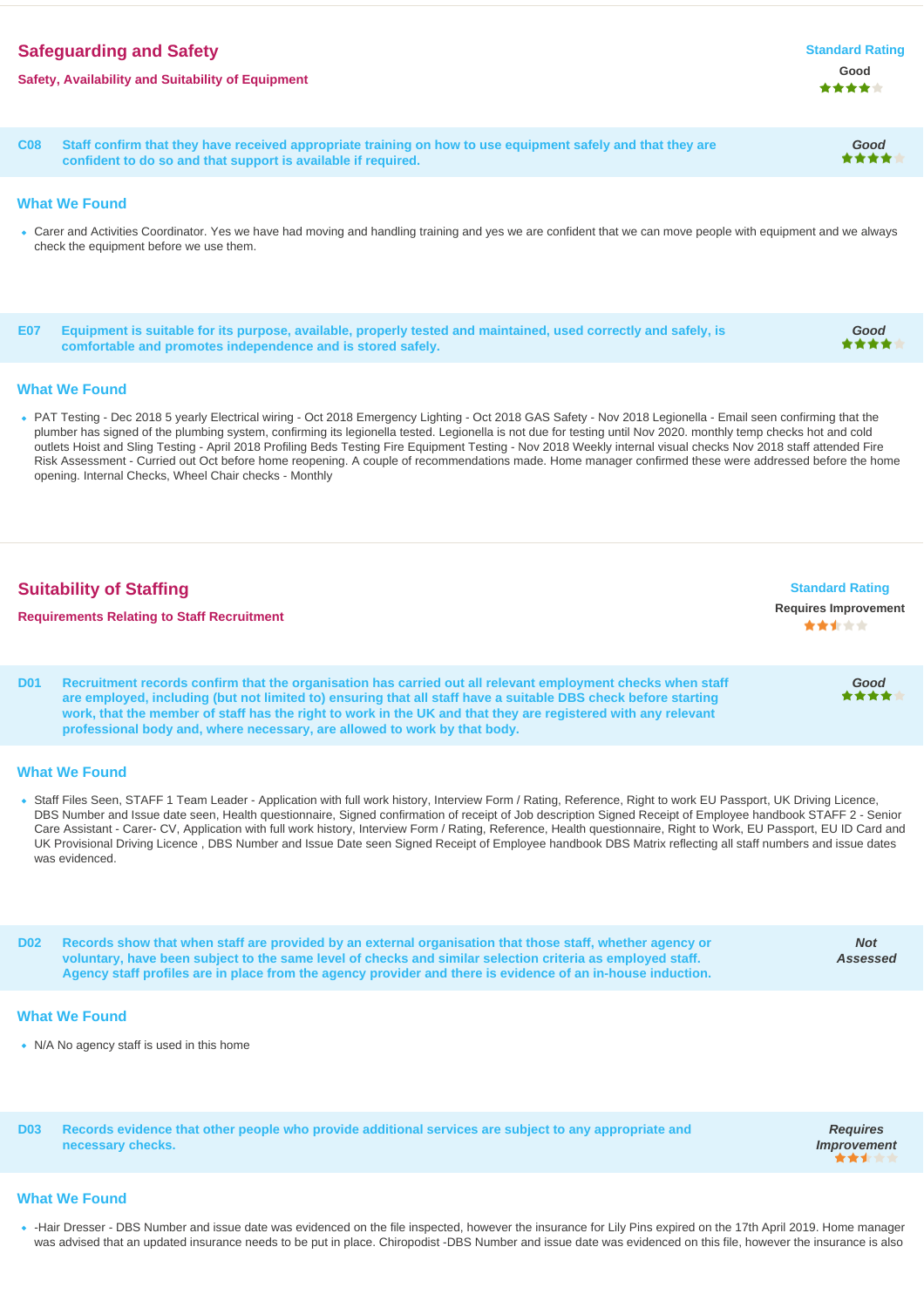out of date. This expired in Dec 2018 Action, Ensure current insurances are in place for the hair dresser and chiropodist.

|                                                                                                                                                                                                                                                                                                                                                                                                                             | <b>D04</b>                                                                                                                                                                                                                                                   | The organisation has appropriate procedures and guidance to help ensure that all staff, including temporary<br>and agency staff, students and trainees, have a clear understanding of their role and responsibilities.                                                                                                                                  | Good                                    |
|-----------------------------------------------------------------------------------------------------------------------------------------------------------------------------------------------------------------------------------------------------------------------------------------------------------------------------------------------------------------------------------------------------------------------------|--------------------------------------------------------------------------------------------------------------------------------------------------------------------------------------------------------------------------------------------------------------|---------------------------------------------------------------------------------------------------------------------------------------------------------------------------------------------------------------------------------------------------------------------------------------------------------------------------------------------------------|-----------------------------------------|
|                                                                                                                                                                                                                                                                                                                                                                                                                             | <b>What We Found</b><br>• Staff files seen evidenced completed inductions which were signed off. As part of the staff induction sign off, staff sign to confirmed that they have received their job<br>descriptions. This was evidenced on staff files seen. |                                                                                                                                                                                                                                                                                                                                                         |                                         |
|                                                                                                                                                                                                                                                                                                                                                                                                                             |                                                                                                                                                                                                                                                              | <b>Suitability of Staffing</b><br><b>Staffing and Staff Deployment</b>                                                                                                                                                                                                                                                                                  | <b>Standard Rating</b><br>Good<br>***** |
|                                                                                                                                                                                                                                                                                                                                                                                                                             | <b>B18</b>                                                                                                                                                                                                                                                   | Through observation and discussion with service users, they confirm that there are sufficient staff on duty<br>with the right knowledge, experience, qualifications and skills to provide effective care and support and that<br>the staff are able to communicate effectively and appropriately with Service Users who may have a variety of<br>needs. | <b>Not</b><br>Assessed                  |
|                                                                                                                                                                                                                                                                                                                                                                                                                             | C <sub>09</sub>                                                                                                                                                                                                                                              | Staff confirm that staffing levels are appropriate and sufficient and that they feel there are robust mechanisms<br>in place to manage both expected and unexpected changes in the service in order to maintain safe, effective<br>and consistent care (for example to cover sickness, vacancies, absences and emergencies).                            | Good                                    |
|                                                                                                                                                                                                                                                                                                                                                                                                                             |                                                                                                                                                                                                                                                              | <b>What We Found</b>                                                                                                                                                                                                                                                                                                                                    |                                         |
| • Carer and Activities Coordinator. Yes at the moment we are fine with staff levels. We have a very good team in place. We do not use any agency staff                                                                                                                                                                                                                                                                      |                                                                                                                                                                                                                                                              |                                                                                                                                                                                                                                                                                                                                                         |                                         |
|                                                                                                                                                                                                                                                                                                                                                                                                                             | <b>F02</b>                                                                                                                                                                                                                                                   | Rotas and records show that there are sufficient staff on duty with the right knowledge, experience,<br>qualifications and skills to provide effective care and support.                                                                                                                                                                                | <b>Excellent</b>                        |
| <b>What We Found</b>                                                                                                                                                                                                                                                                                                                                                                                                        |                                                                                                                                                                                                                                                              |                                                                                                                                                                                                                                                                                                                                                         |                                         |
| • The home reopened in Nov 2018. There is currently 15 service users. There is a good staff team in place. The home currently does not use any agency staff. The<br>home manager confirmed that they do not plan to use any agency staff and works with their own staff team to cover shifts. Staff with different skill sets including,<br>management, Care Managers, Team leaders and Senior Carers are rota'd on shifts. |                                                                                                                                                                                                                                                              |                                                                                                                                                                                                                                                                                                                                                         |                                         |
|                                                                                                                                                                                                                                                                                                                                                                                                                             | F <sub>03</sub>                                                                                                                                                                                                                                              | The provider has robust mechanisms in place to manage both expected and unexpected changes in the                                                                                                                                                                                                                                                       | <b>Requires</b>                         |

**F03 The provider has robust mechanisms in place to manage both expected and unexpected changes in the service in order to maintain safe, effective and consistent care (for example to cover sickness, vacancies, absences and emergencies).**

#### **What We Found**

There is a Business Continuity Plan in place, This does cover a number of eventualities such as Loss of Premises, Moving Residents, Loss of Rooms, Break down of essential white goods, loss of electricity, loss of Gas Supply, Loss of water, Severe weather conditions such as Heatwave, cold weather etc. The Business Continuity Plan is fairly robust. Relevant contact details are reflected. ?? Where are people evacuated to is not reflected. The manager explained that she is currently trying to get an alternative / temporary accommodation agreed with the Marriot Hotel. Explained the plan is a working document that is pending sign off. Recovery Plans for each eventuality is outlined. Fire Emergency Procedures are outlined on the reception desk where visitors coming in can see. PEEP plan arrangements are in place within service users rooms observed. Action, To ensure an alternative / temporary accommodation arrangements agreed with the Marriot Hotel or any other alternative temporary accommodation are concluded and signed off Action, Ensure the business continuity plan is concluded and signed off.

**Improvement**

**...**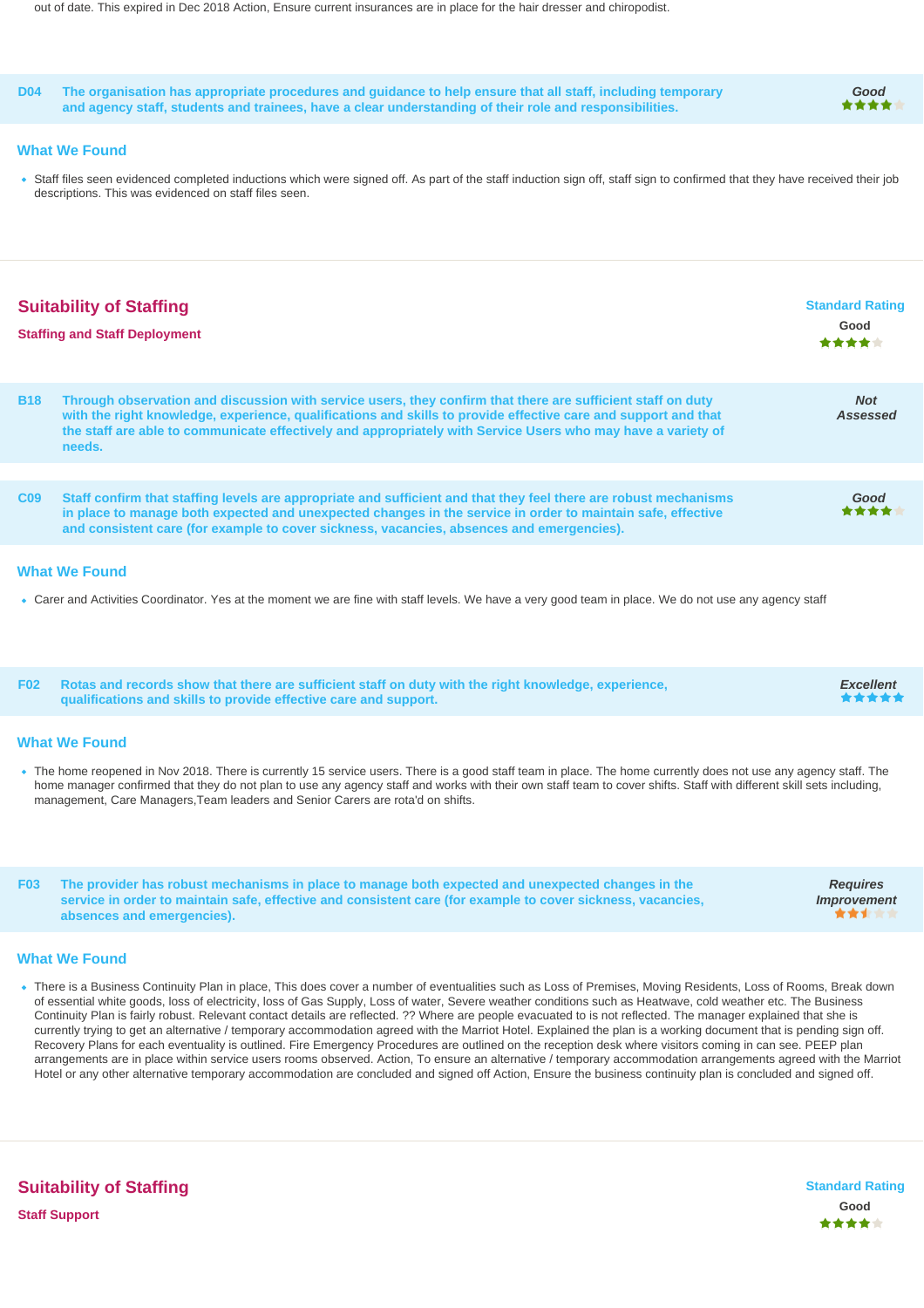**C10 Staff confirm that they have received an appropriate induction at the start of their employment in line with the Skills for Care – Care Certificate.**

#### **What We Found**

Carer and Activities Coordinator. Yes we all went through an induction when the home reopened in Oct 2018. We are all put through the Care Certificate. ( Carer) I have just started my NVQ level 3

**Good**

**Good**

**C11 Staff confirm that they receive appropriate and regular supervision that is in line with the contract requirement. That their performance is appraised and that they receive an annual review. Good**

#### **What We Found**

• Carer and Activities Coordinator. Yes we have been having fairly regular supervisions Activities person - 3 monthly and Carer more often

| C12 Staff confirm that they have undertaken appropriate training that this is refreshed and updated as required. | Good<br>**** |
|------------------------------------------------------------------------------------------------------------------|--------------|
|                                                                                                                  |              |

#### **What We Found**

Carer and Activities Coordinator. Its been 6 months since we reopened. We had all our training in Oct 2018

| C13 Where appropriate and when asked agency staff confirm that they have been inducted to the service<br>appropriately. | <b>Not</b><br>Assessed |
|-------------------------------------------------------------------------------------------------------------------------|------------------------|
|                                                                                                                         |                        |

#### **What We Found**

 $\bullet$  N/A

| C14 Care workers confirm that they feel supported and are aware of the mechanisms in place to prevent and<br>manage bullying, harassment and violence at work. | Good<br>**** |
|----------------------------------------------------------------------------------------------------------------------------------------------------------------|--------------|
|                                                                                                                                                                |              |

#### **What We Found**

Carer and Activities Coordinator. We are generally aware about bullying and harassment policy, and would refer to it if we had any issues. Initially we would go to someone senior, we would keep going higher, as high as the director.

**D05 The provider maintains records to evidence that all staff receive appropriate in-house induction at the start of their employment and those new to care receive an induction in line with the Skills for Care – Care Certificate. Good**

#### **What We Found**

Evidence of completed Internal General inductions and Role specific Inductions by staff that have been signed off seen. A sample of Care Certificates completed by staff also noted along with evidence of those that have completed other qualifications such as Level 3 Diploma in Health and Social Care seen.

**D06 The provider maintains records to evidence that all staff receive appropriate supervision (as set out in the contract standards), that their performance is appraised and that they receive an annual review.**

#### **What We Found**

. Supervisions for staff up to March 2019 were evidenced on staff files seen. Supervision Matrix of planned supervisions seen. Staff Appraisals are due in Oct 2019 as the service has only been reopened for 6 months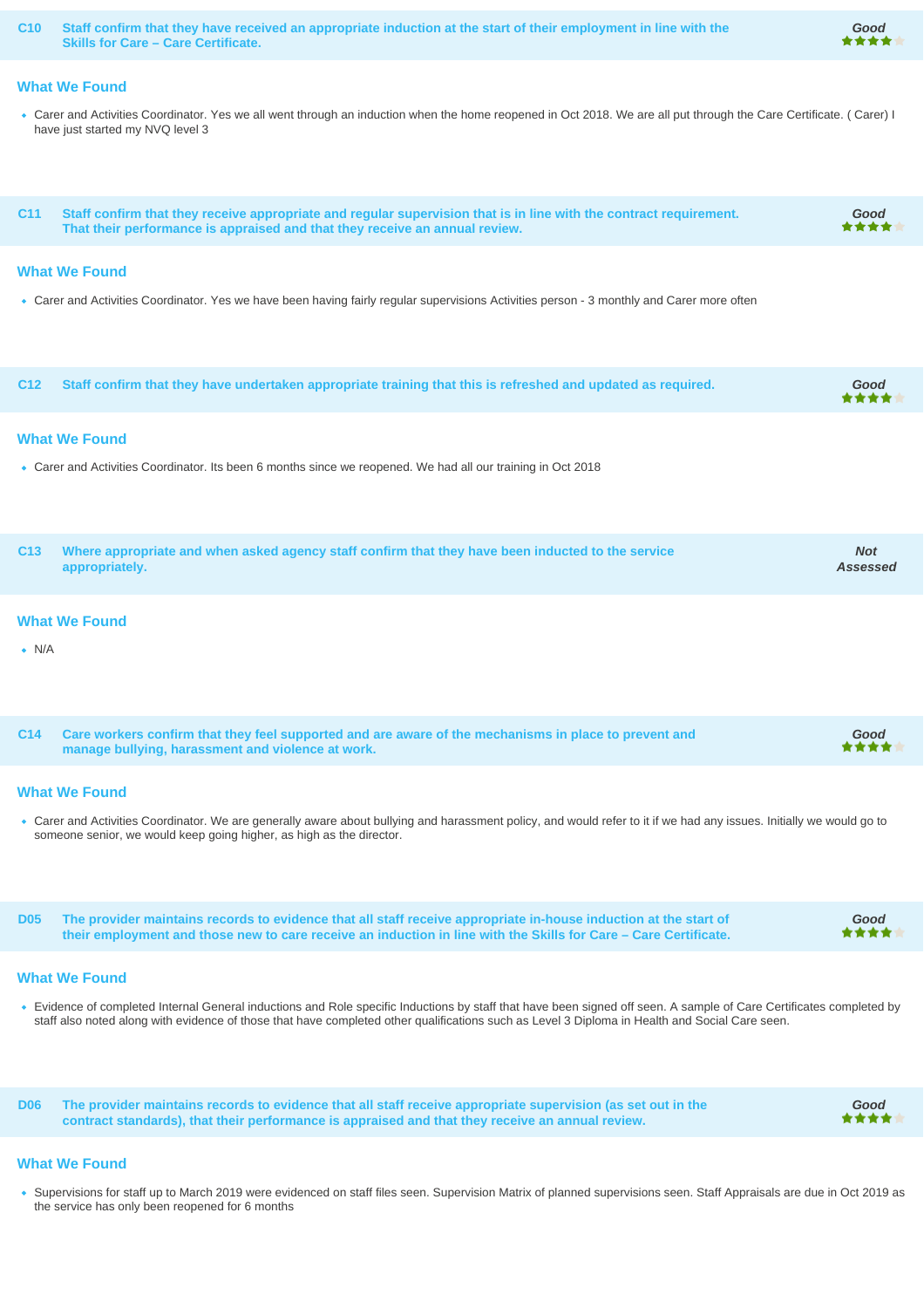**D07 The provider maintains records to evidence that all staff undertake both core training and additional training and this is refreshed and updated as required.**

#### **What We Found**

In Preparation for the reopening the home, all training, along with mandatory training for staff were undertaken in Oct 2018 so all staff are up to date with training. Training Matrix seen

**Good**

| <b>Quality of Management</b><br>Assessing and Monitoring the Quality of Service Provision                                                                                                                                                                                                                                                                                                                                                                                                                                                                                                                                                                                                                                                                                       |                                                                                                                                                                                                                                                                                                                                                                                                                                    | <b>Standard Rating</b><br>Good<br>***** |
|---------------------------------------------------------------------------------------------------------------------------------------------------------------------------------------------------------------------------------------------------------------------------------------------------------------------------------------------------------------------------------------------------------------------------------------------------------------------------------------------------------------------------------------------------------------------------------------------------------------------------------------------------------------------------------------------------------------------------------------------------------------------------------|------------------------------------------------------------------------------------------------------------------------------------------------------------------------------------------------------------------------------------------------------------------------------------------------------------------------------------------------------------------------------------------------------------------------------------|-----------------------------------------|
| C <sub>15</sub>                                                                                                                                                                                                                                                                                                                                                                                                                                                                                                                                                                                                                                                                                                                                                                 | Care workers confirm that they would feel confident to raise concerns about risks to people and poor<br>performance openly and would be supported by the management if they did so.                                                                                                                                                                                                                                                | Good                                    |
|                                                                                                                                                                                                                                                                                                                                                                                                                                                                                                                                                                                                                                                                                                                                                                                 | <b>What We Found</b><br>• Carer and Activities Coordinator. Hundred percent we could raise concerns with management and they would support us.                                                                                                                                                                                                                                                                                     |                                         |
| <b>F04</b>                                                                                                                                                                                                                                                                                                                                                                                                                                                                                                                                                                                                                                                                                                                                                                      | Records show that the provider continually gathers and evaluates information about the quality of services<br>delivered to ensure that people receive safe and effective care and support and uses this to improve services<br>by learning from, and acting on, any information including, but not limited to: comments and complaints,<br>incidents, adverse events, errors or near misses, audits and local or national reviews. | Good                                    |
| <b>What We Found</b><br>• CMS System place, prompts when any areas of service users care plans are due for update. -Recommendation, Someone should check randomly to ensure staff<br>are updating care plans consistently / SU have all relevant documentations in place etc. Infection Control Audits - 2 monthly Audits taking place. Last Audit took<br>place on the 30th of April, with no actions brought forward. -Recommendation, Ensure these are more specific on what was actually seen when carrying out audits<br>as supposed to confirming processes in place. Medication Audit, April 2019, with a few actions brought forward. -Ensure clear actions are drawn with anticipated<br>deadlines of completion reflected. Health and Safety Audit Review March 2019, |                                                                                                                                                                                                                                                                                                                                                                                                                                    |                                         |
| <b>F05</b>                                                                                                                                                                                                                                                                                                                                                                                                                                                                                                                                                                                                                                                                                                                                                                      | The provider has clear mechanisms in place to enable people, including staff, to raise concerns about risks to<br>people and poor performance openly and provide information about the quality of the service to people who<br>use the service.                                                                                                                                                                                    | Good                                    |

#### **What We Found**

There is a Full Complaints Policy in place outlining the process for reporting complaints. Relevant Contact details for the Local Authority (HCC), CQC and the Local Government Ombudsmen are reflected

| <b>Quality of Management</b><br><b>Using Information and Dealing with Complaints</b> |                                                                                                                                                                                                                                                                               | <b>Standard Rating</b><br>Good<br>***** |
|--------------------------------------------------------------------------------------|-------------------------------------------------------------------------------------------------------------------------------------------------------------------------------------------------------------------------------------------------------------------------------|-----------------------------------------|
| <b>B19</b>                                                                           | Service users spoken with are aware of how to complain and are supplied with information on what to do and<br>how to contact the provider, LA/LGO.                                                                                                                            | <b>Not</b><br>Assessed                  |
|                                                                                      |                                                                                                                                                                                                                                                                               |                                         |
| <b>B20</b>                                                                           | Service users confirm that they feel they would be supported if they have had cause to complain and, if they<br>have had cause to make a complaint, confirm that they were kept informed of the outcome in a timely manner<br>and that the service learnt from the complaint. | <b>Not</b><br>Assessed                  |
|                                                                                      |                                                                                                                                                                                                                                                                               |                                         |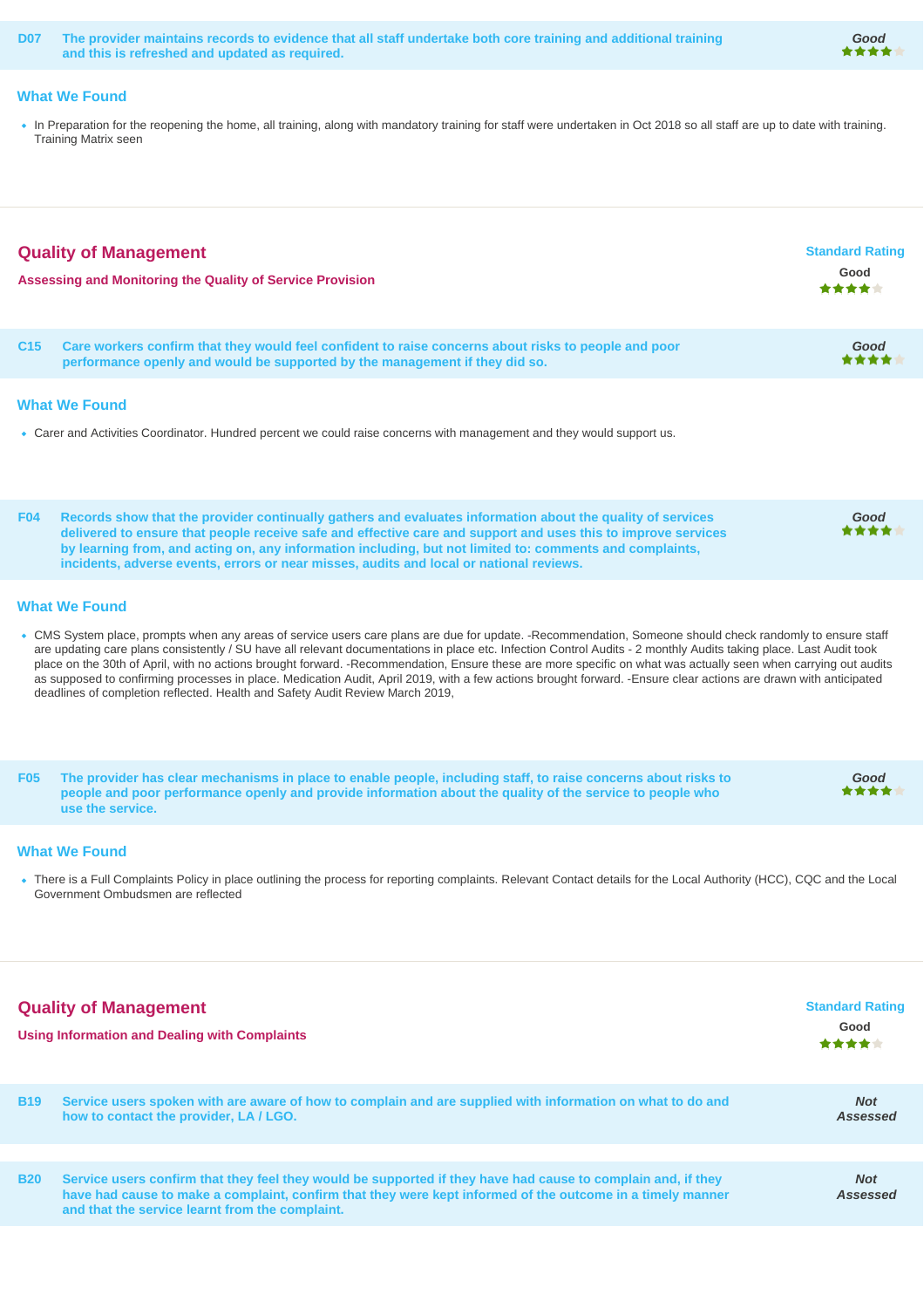**C16 Staff feel listened to and have the opportunity to raise issues and ideas through organised meetings, their views are taken into account and feedback provided.**

#### **What We Found**

- Carer and Activities Coordinator. We have staff meetings, and we can raise any issues, views and we feel listened. We get the opportunity to add agenda items.
- **F06 There is evidence that the provider fully considers, responds appropriately and resolves, where possible, any comments and / or complaints received. That they learn from feedback and share this learning to improve the experience of service users who use the services. They keep adequate records about complaints, including any relevant and factual information about the investigation, responses, outcome and actions taken.**

#### **What We Found**

. There is a log of complaints in place. last complaints was logged on the 15th of April 2019. Full details of the complaint was reflected with reassurances and alternatives offered to the complainant. Actions Taken, Outcome and Lessons Learnt also outlined. Excellent! Recommendation, Home manager should consider not to paste all details of complaints into the log but to summarise as if complaints build up, it may be difficult to manage to log.

**F07 There is evidence that the provider has a range of regular, organised meetings where service users, relatives and staff can provide feedback and this is listened to, acted upon appropriately and people are kept informed of the outcome.**

#### **What We Found**

- . The Home manager explained that there is a schedule of staff meetings in place. These include 6 monthly General Staff meetings for all staff, Quarterly meetings for management and Senior Staff. Also Explained that Junior Staff i.e. Carers have Bimonthly supervisions where information from meetings can be shared with them. Also explained that staff sign to confirm they have read meeting minutes. Home manager explained that this is a schedule that is realistically manageable. The Last two Senior quarterly meeting were had in Dec 2018 and 1st Feb 2019. The last General 6 monthly meeting was had on the 5th of Feb 2019. Minutes of the meetings seen unclear if actions are being picked up from these, unclear if actions are being followed through. Last Service user Meeting / Survey was carried out in April 2019. Discussions were had generally around food and activities. Home plans to work through other questions with service users. Action, To ensure clear actions are drawn out from Staff meetings and as relevant followed through and addressed.
- **F08 There is clear evidence that the provider shares appropriate details of complaints and the outcomes with the Good Local Authority.** \*\*

#### **What We Found**

Arrangements are in place to report notifications to CQC and See and Solve. There are currently no opened safeguarding's.

| <b>Quality of Management</b><br><b>Records</b> |                                                                                                                                                                 | <b>Standard Rating</b><br><b>Requires Improvement</b><br>***** |
|------------------------------------------------|-----------------------------------------------------------------------------------------------------------------------------------------------------------------|----------------------------------------------------------------|
| F <sub>09</sub>                                | Personal records of service users are clear, accurate, factual, complete, personalised, fit for purpose, up-to-<br>date, held securely and remain confidential. | Good<br>****                                                   |
|                                                |                                                                                                                                                                 |                                                                |

#### **What We Found**

Service users information and care plans are held securely on the CMS System and within a locked filing cabinet within the staff / Manager's offices. No data protection issues highlighted.

**F10 The manager maintains a log to evidence the applications made for authorisation under DoLs, including the date sent, the outcome, the date of the outcome and date of expiry. If authorised the log records that CQC is notified.**



**Good**

**Excellent**

**Requires Improvement**

**...** 

#### **What We Found**